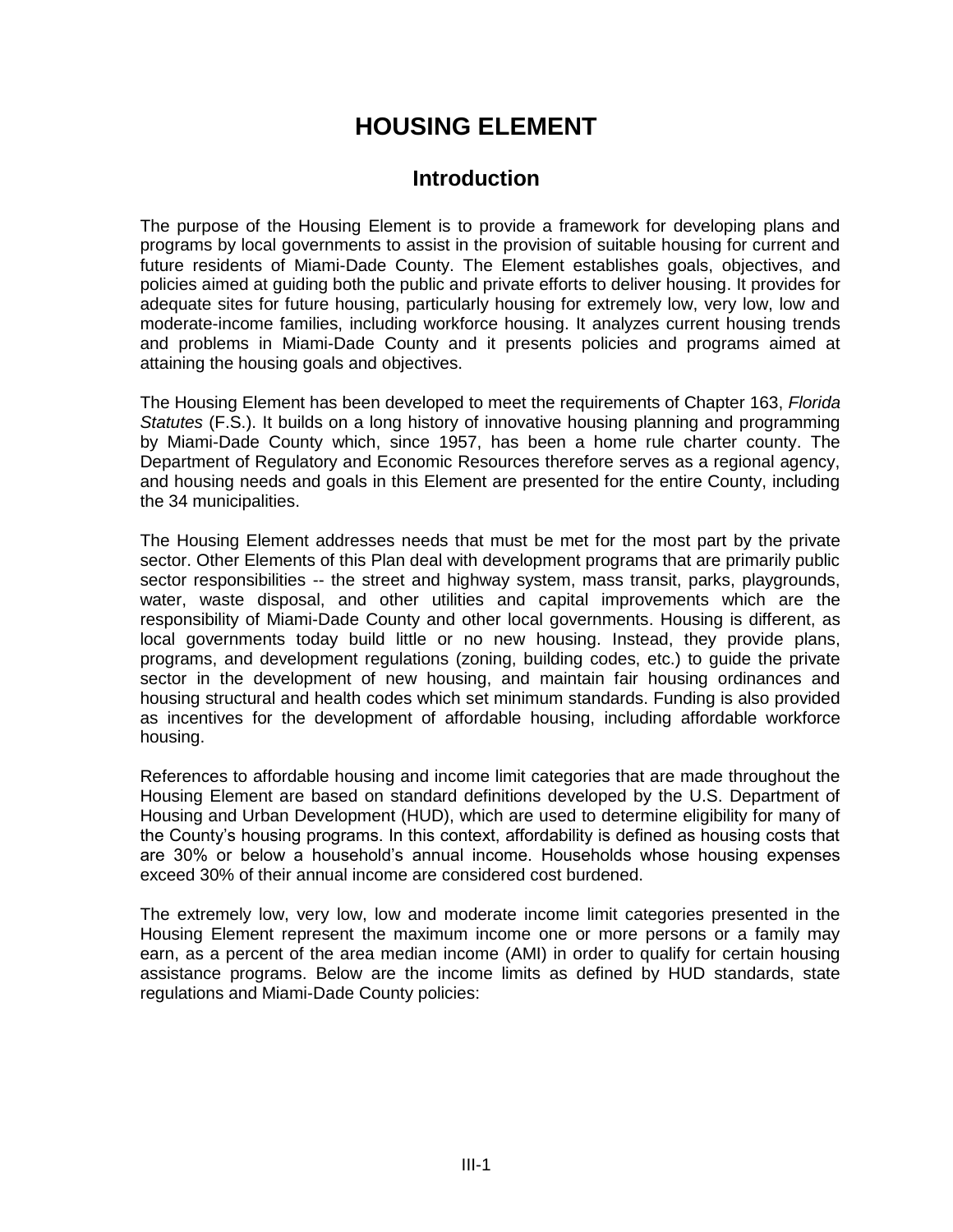- Extremely Low: At or below 30% of the AMI
- Very Low: 30.01 to 50% of the AMI
- Low: 50.01% to 80% of the AMI
- Moderate: 80.01% to 120% of the AMI (The moderate income limit for Miami-Dade County's Documentary Surtax
	- Program includes up to 140% of the AMI.)

In addition to the above categories, the Housing Element also provides a workforce housing category, which is defined as housing that is affordable to persons or families whose total household income is at or below 140% of the AMI. Although workforce housing incorporates all the income categories described above, it differs from other forms of affordable housing in that it seeks to address the housing needs of the workforce. Such housing is generally located near employment centers and within close proximity of transit services. This form of housing allows for employment based housing, which is housing provided by employers for their workers. It also encourages public-private partnerships in the development of such projects.

The Adopted Components of this Element include the goals, objectives, and policies contained herein and the Housing Element monitoring program.

An overall affordability analysis was done in the 2010 EAR Report, which matched income distribution to housing cost distribution. In 2000, 49.1 percent of renter-occupied units were affordable and, by 2011, this had dropped to 32.8 percent. The same pattern held for owneroccupied units; 63.7 percent were affordable in 2010, and 52.9 percent in 2011. The 2010 EAR Report points out that these trends are likely to continue in Miami-Dade County. If the projected demographic makeup, income distribution, wage rates, poverty levels and sources of economic and population growth persist, it virtually assures that insufficient affordable housing will remain a serious problem in Miami-Dade County well into the future.

# **GOAL 1**

# **ENSURE THE PROVISION OF HOUSING THAT WILL BE AFFORDABLE TO ALL CURRENT AND FUTURE MIAMI-DADE COUNTY RESIDENTS, REGARDLESS OF HOUSEHOLD TYPE OR INCOME.**

# **Objective HO-1**

# **Promote housing choice for all Miami-Dade County citizens regardless of race, ethnicity, age, sex, family composition, disability or sexual orientation.**

- HO-1A. Continue to enforce existing housing federal, state and local regulations that prohibit housing discrimination on the basis of race, ethnicity, age, sex, family composition, disability or sexual orientation.
- HO-1B. Miami-Dade County housing assistance provider agencies should carry out equal opportunity fair housing activities where applicable and to the degree possible.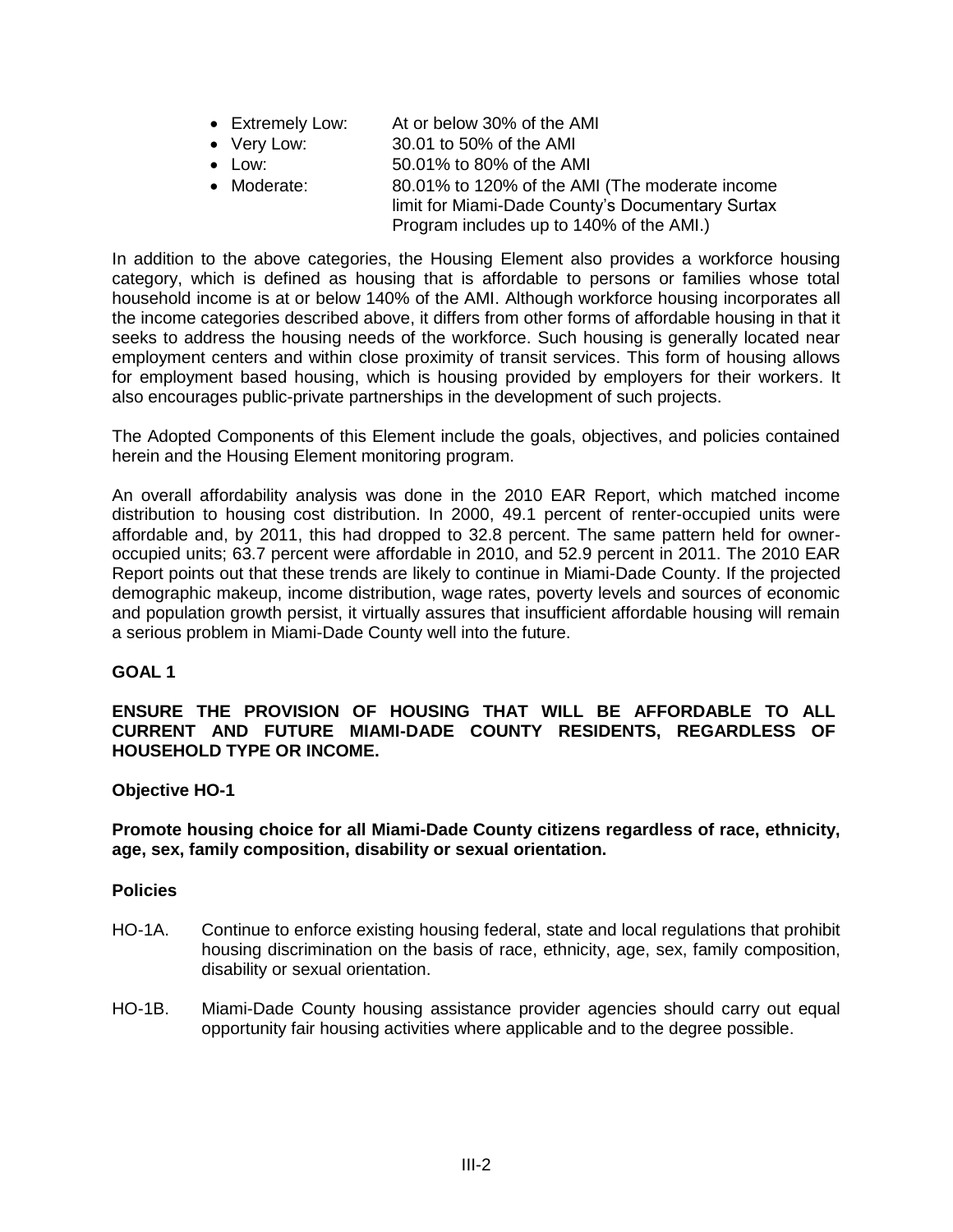**Ensure that by the year 2030 there is sufficient land capacity to accommodate a variety of housing types including manufactured homes, with special attention directed to affordable units for extremely low, very low, low, and moderate-income households, including workforce housing.**

#### **Policies**

- HO-2A. Periodically conduct an analysis of the sufficiency of the supply of developable land using most recent housing data and population projections in order to assess more accurately the County's residential land needs.
- HO-2B. Allow manufactured homes within residential areas throughout the County, provided they meet design and building standards and are generally compatible with the surrounding residential development.
- HO-2C. Foster a diversity of affordable housing types defined by the County's Comprehensive Development Master Plan to include single-family detached housing, single-family attached and duplex housing, multi-family housing and manufactured homes.
- HO-2D. Continue to promote zoning code changes that allow housing product opportunities such as accessory apartments, single room occupancy units (SRO's), elderly residential hotels, and the mixing of unit types.
- HO-2E. The Department of Regulatory and Economic Resources will prepare and apply a series of innovative methods for increasing public awareness of the accessory apartment provision in the zoning code and promoting its use.

#### **Objective HO-3**

**Assist the private sector in providing affordable housing products in sufficient numbers for existing and future residents throughout the County by the year 2030 to extremely low, very low, low and moderate-income households, including workforce housing.**

- HO-3A. Provide additional administrative and, where applicable, fiscal incentives for new developments to ensure the inclusion of a wide spectrum of housing options, particularly for extremely low, very low, low, and moderate-income households, including workforce housing.
- HO-3B. Continue to investigate methods for providing affordable residential dwelling units and to review, evaluate and streamline those aspects of planning, zoning, permitting and building codes that may unduly restrict or increase the cost of housing.
- HO-3C. Provide administrative and technical support to non-profit housing development corporations to construct new housing either for sale or rent to extremely low, very low, low, and moderate-income persons, including workforce housing.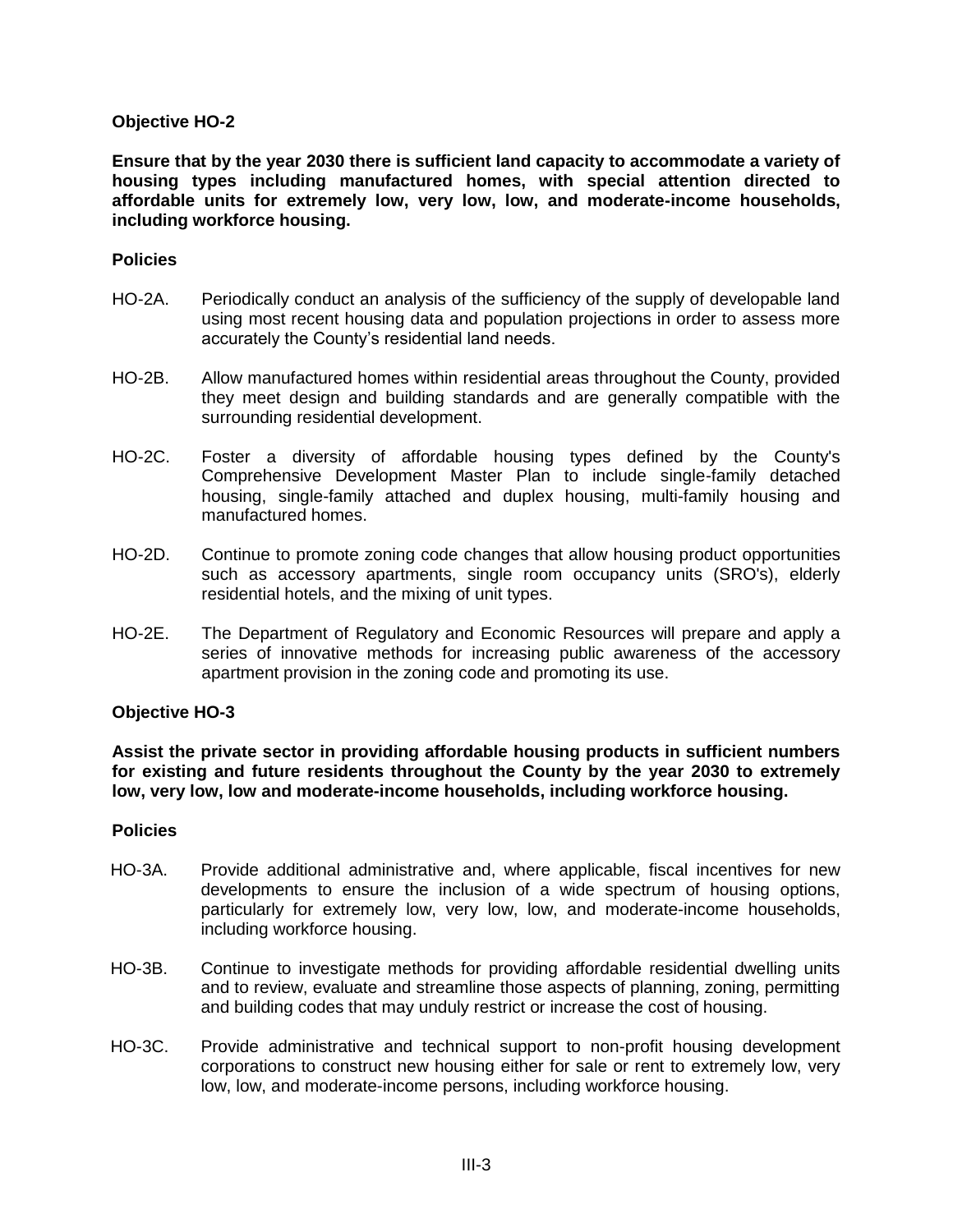- HO-3D. Continue to develop programs and other innovative ways to reduce financing costs.
- HO-3E. Encourage interlocal agreements among adjacent jurisdictions, for the provision of affordable housing opportunities within their region if not within their jurisdiction, especially for extremely low, very low, low, and moderate-income residents, including workforce housing.
- HO-3F. Develop a strategy and implement measures to promote and strengthen the inclusionary zoning program which involves private sector developments in the provision of workforce housing. Builders and developers who participate in this program will be entitled to exceed CDMP density ranges and certain other land use provisions according to provisions set forth in the Land Use Element.
- HO-3G. The Department of Regulatory and Economic Resources will work with other appropriate departments to consider development of a housing linkage program which applies to commercial and industrial projects above a certain size.
- HO-3H. Continue to explore ways to reduce barriers such as liens and encumbrances on County properties, lack of public infrastructure, and other obstacles that inhibit the development of affordable housing.
- HO-3I. Encourage the development of residential housing units through infill and expansion of redevelopment opportunities in urbanized areas with existing infrastructure.

**Develop ways to broadly communicate accurate information about public and private affordable housing development, especially extremely low, very low, low, moderateincome, and workforce housing, throughout the County.** 

#### **Policies**

- HO-4A. Adopt a communication strategy, including media, visual presentations, photos and site plans, to disseminate information of successful workforce housing projects blended with market rate housing in order to illustrate the feasibility of this concept.
- HO-4B. Solicit participation from the community at large in developing design guidelines and site plans for affordable housing through workshops, outreach meetings and design charrettes with local architects and potentially affected neighbors and/or community associations.

# **GOAL II**

**THROUGHOUT MIAMI-DADE COUNTY IDENTIFY AND PROVIDE AFFORDABLE HOUSING OPPORTUNITIES FROM WITHIN THE EXISTING HOUSING STOCK AND ENSURE ITS EFFICIENT USE THROUGH REHABILITATION AND RENOVATION, AND FACILITATE ADAPTIVE CONVERSION OF NON-RESIDENTIAL STRUCTURES TO HOUSING USE FOR EXTREMELY LOW, VERY LOW, LOW, AND MODERATE-INCOME HOUSEHOLDS, INCLUDING WORKFORCE HOUSING.**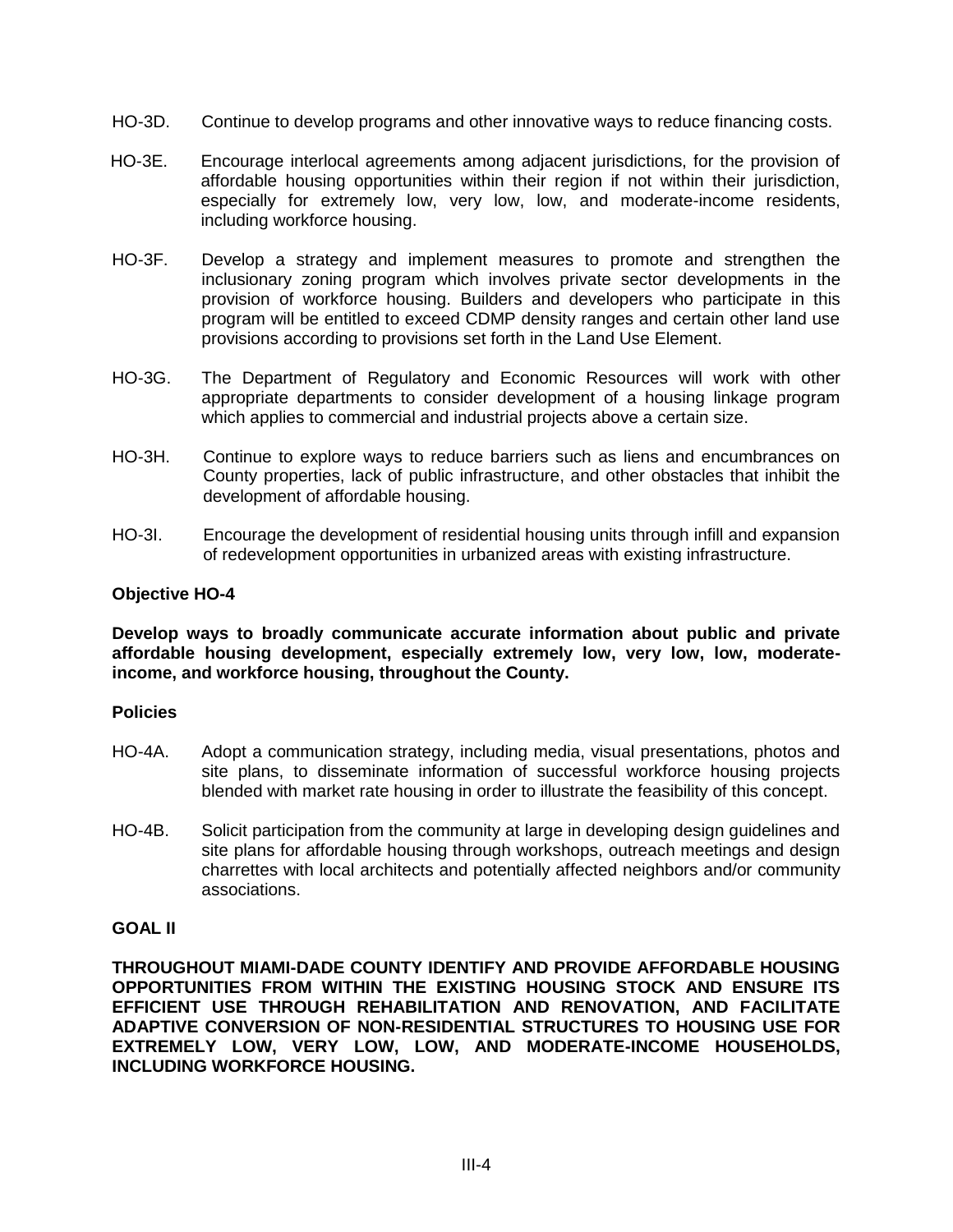**Reduce the number of substandard housing units in the County by encouraging the rehabilitation or conservation of the existing housing stock, including historic structures, and provide that an increased number of extremely low, very low, low and moderateincome, and workforce units comes from housing rehabilitation and adaptive re-use of non-residential structures.**

#### **Policies**

- HO-5A. Consistently enforce minimum building and housing code standards throughout the County so that all new and rehabilitated housing, public or private, is in compliance.
- HO-5B. Continue federally funded housing development assistance, maintenance and neighborhood improvement programs, especially in eligible low income areas.
- HO-5C. Continue to use existing housing assistance funding for maintenance and rehabilitation programs for eligible publicly and privately owned single and multifamily units, including those for the elderly and disabled.
- HO-5D. Identify, conserve and protect historically significant housing and stabilized neighborhoods from the intrusion of incompatible land uses that would adversely affect neighborhood character or existing structures, pursuant to the provisions of the Miami-Dade County Historic Preservation Ordinance.
- HO-5E. Review current demolition processes and suggest modifications if they inhibit the rehabilitation of housing for low income and work force households or the adaptive reuse of non-residential structures for such housing.

#### **Objective HO-6**

**Increase affordable housing opportunities for extremely low, very low, low, moderateincome households, including workforce housing options, within reasonable proximity to places of employment, mass transit and necessary public services in existing urbanized areas.**

- HO-6A. Promote the location of housing for extremely low, very low, low, and moderateincome households, including workforce housing options, near employment centers or premium transportation services through the application of CDMP planning provisions and cooperation with County agencies which provide affordable housing.
- HO-6B. Continue to use financial incentives provided under federal, state and local government programs to attract industries to locate in or near infrastructure-ready infill sites in very low, low and moderate-income residential areas and to employ residents of these areas.
- HO-6C. Priority should be given to assisting affordable workforce housing projects which are proximate to employment concentrations, mass transit, or have easy access to a range of public services.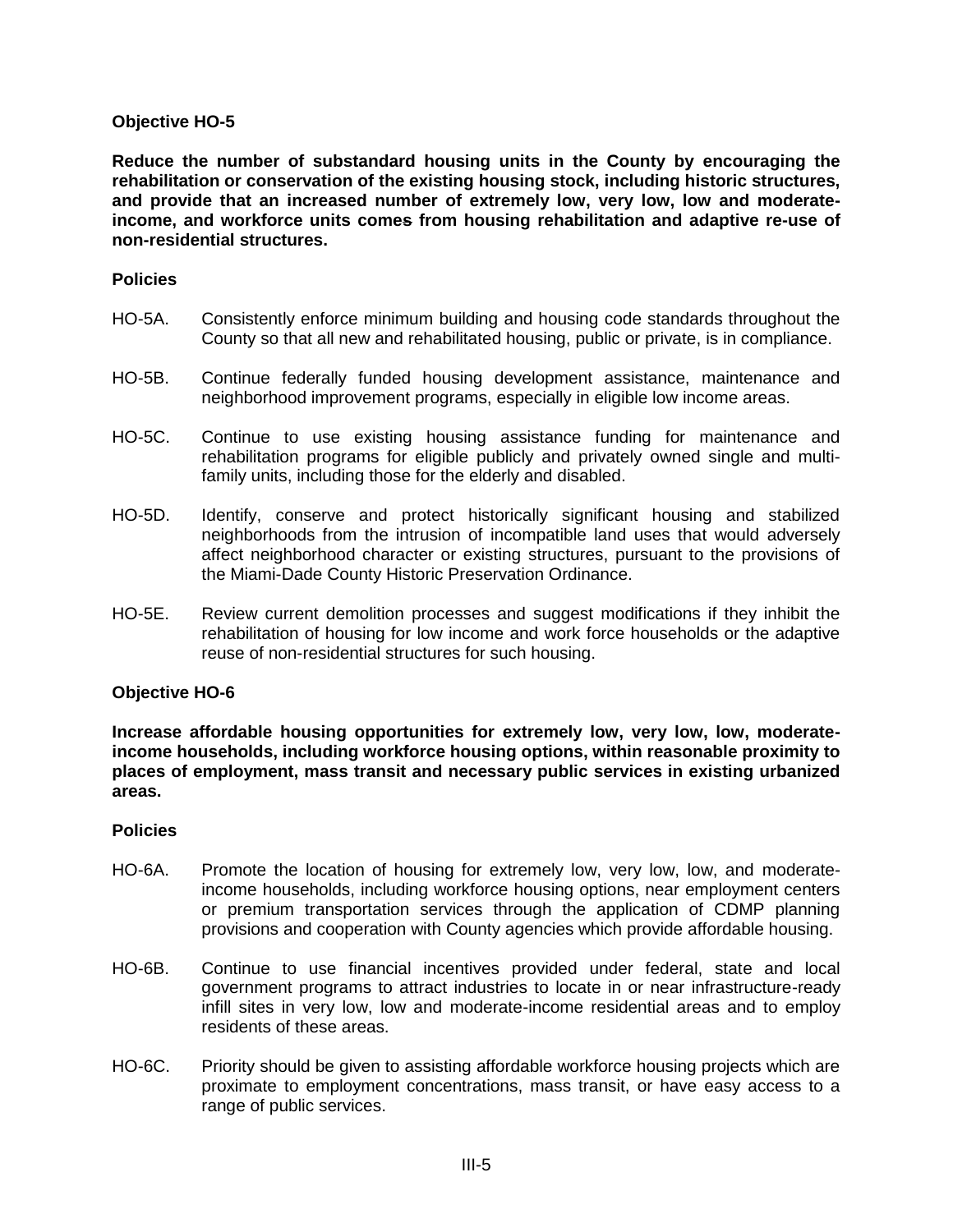- HO-6D. Miami-Dade County shall continue to identify sites adequate for workforce housing and promote the development of such sites according to the "Miami-Dade County Affordable Workforce Housing Plan, 2008 to 2015" adopted by Resolution No. R-746-08 on July 1, 2008 and adopted by reference in the CDMP.
- HO-6E. Improve the administrative procedures and practices to preserve existing government-assisted affordable housing projects and work proactively with property owners to facilitate the renewal of soon-to-expire agreements.

**Miami-Dade County shall support the preservation and enhancement of existing mobile home communities as an additional source of affordable housing options for extremely low through moderate income households and encourage residents and builders to incorporate energy and natural resource conservation strategies into housing design, site plan design, and improvements for existing mobile homes**.

- HO-7A. Miami-Dade County will support programs that assist residents of existing mobile home communities in purchasing their parks and forming resident owned communities.
- HO-7B. Miami-Dade County shall develop a program and applicable regulations allowing the replacement of existing mobile home units with mobile homes, manufactured homes, or modular homes, provided the replacement residential units meet applicable design and building standards.
- HO-7C. Miami-Dade County shall encourage the renovation, rehabilitation, or replacement, of existing mobile home units to ensure that housing units in mobile home communities comply with all applicable health, safety, and building standards.
- HO-7D. All legal nonconforming uses and structures in existing mobile home parks shall be allowed to be renovated or rehabilitated, if they comply with plans of record, and applicable building codes.
- HO-7E. Any official action that requires a public hearing to develop or redevelop mobile home park sites to residential or non-residential uses shall, at a minimum, require the following:
	- a. Demonstration that the proposed development action would not cause the displacement of mobile home owners or that there is suitable affordable housing available for all affected mobile home owners. Housing affordability shall be determined using the definition of affordability and income limit categories described in the Housing Element of the CDMP and updated annually by HUD.
	- b. Description of actions that will be taken to assist mobile home owners in finding suitable housing for relocation, including referrals to public and private affordable housing resources.
	- c. Actions that will be taken to minimize the hardship related to relocation.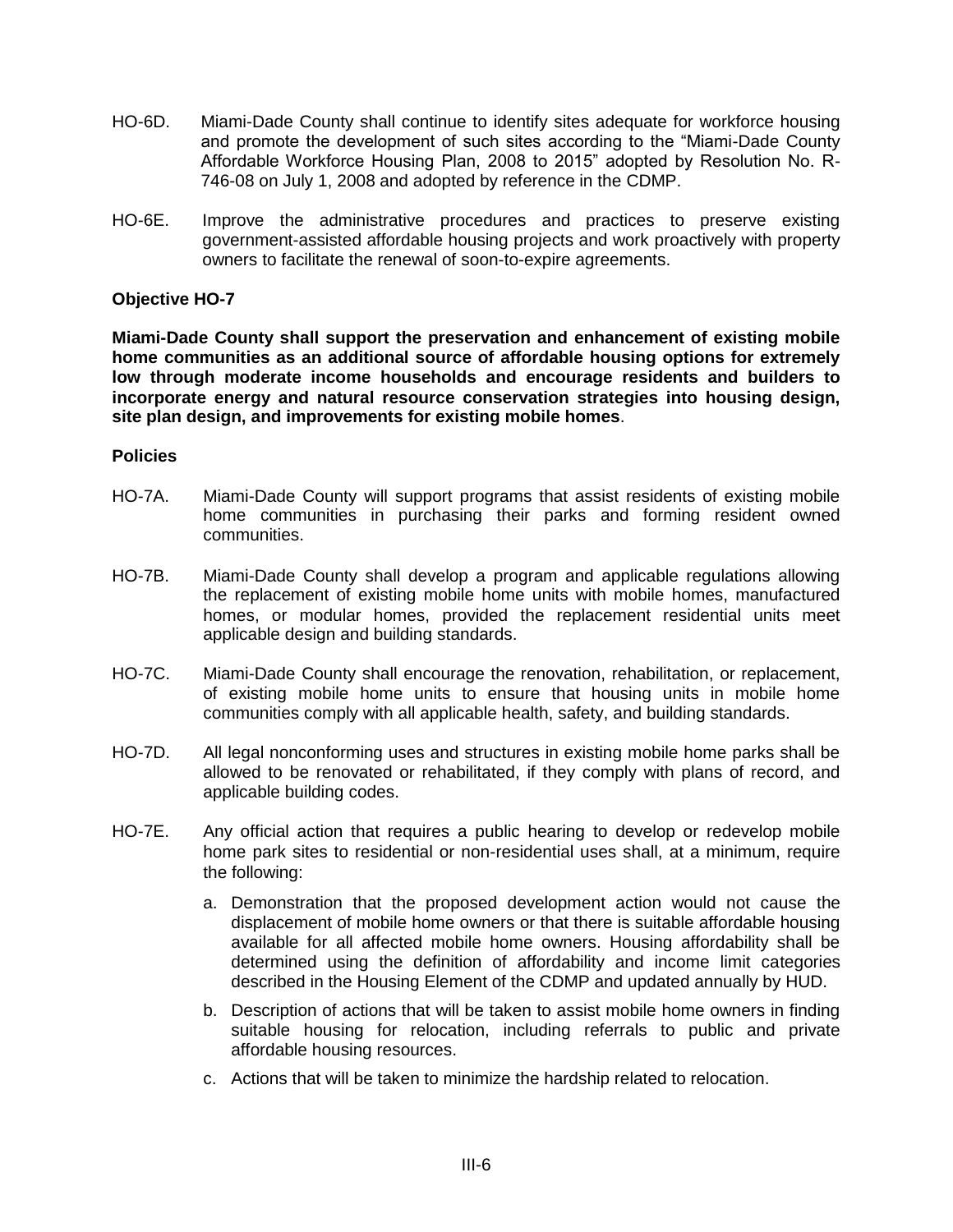- HO-7F. Miami-Dade County shall develop a program providing for the designation of at least 20% of the future development or redevelopment of a mobile home park for affordable housing, where financially feasible. Affordable housing shall be determined using the definitions described in the Housing Element of the CDMP.
- HO-7G. Miami-Dade County shall develop procedures for coordinating County services related to mobile home parks, including activities related to the closing of mobile home parks and the relocation of its residents.

#### **GOAL III**

**ALL VARIATIONS OF AFFORDABLE HOUSING PRODUCTS IN MIAMI-DADE COUNTY SHOULD BE PROVIDED THROUGH THE MOST ECONOMICALLY FEASIBLE ALTERNATIVES, WHILE ENSURING THAT SITE LOCATIONS, SITE AND HOUSING DESIGNS, AND BUILDING PRACTICES FOSTER ENERGY AND LAND CONSERVATION.** 

# **Objective HO-8**

**Bring about housing design and development alternatives that are aesthetically pleasing, encourage energy efficiency and enhance the overall health, safety and general welfare of County residents.** 

- HO-8A. Ensure that growth management, housing design, and development alternatives form an integral part of a community of functional neighborhoods and town centers that promote community identity, and enhance the overall quality of life.
- HO-8B. Continue supporting development of innovative and cost-efficient housing construction techniques, materials and manufacturing methods.
- HO-8C. Promote programs designed to enhance neighborhood safety in order to help prevent possible housing deterioration by crime.
- HO-8D. The County shall continue to encourage new legislation that promotes energy efficiency, use of alternative energy and conservation alternatives, in the construction and rehabilitation of new and existing buildings.
- HO-8E. The County shall promote affordable utility costs for new public housing projects by utilizing Florida Green Building Coalition construction standards or other acceptable standards, and through the incorporation of alternative energy technologies into lowincome weatherization programs.
- HO-8F. The County should discourage the practice of illegal housing conversions, additions, or unpermitted new residential construction through a program which includes: strong public communications; aggressive inspections; penalties; and, information on affordable housing programs.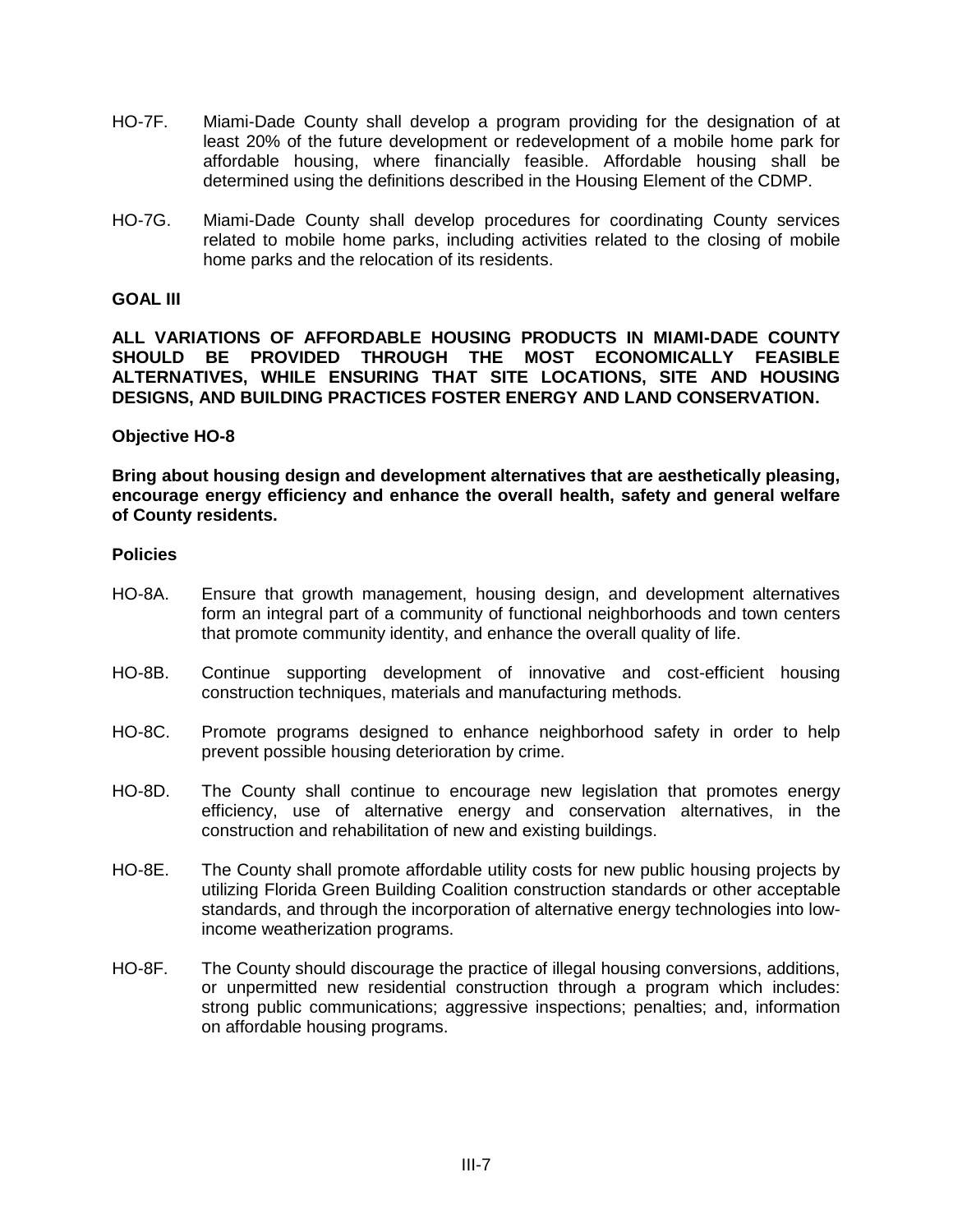HO-8G. Promote housing design that supports the conservation and preservation of areas with specific historic, architectural or cultural value while enhancing the neighborhood character.

# **Objective HO-9**

#### **Maintain the stock of suitable rural housing available to farm workers, as well as special housing for migrant farm workers.**

#### **Policy**

HO-9A. Work with County employers and appropriate agencies to identify and provide adequate assistance in meeting seasonal migrant and rural farm worker affordable housing needs.

# **Objective HO-10**

**Provide for the special housing needs of the County's elderly, disabled, homeless, children in foster care, families in need, and others in need of specialized housing assistance.**

#### **Policies**

- HO-10A. Continue to provide, in accordance with Chapter 533, F.S. and applicable County codes, housing opportunities for the County's homeless, elderly, and disabled. Halfway houses and special needs congregate living facilities for such groups should be made available.
- HO-10B. Monitor the status and location of group homes, foster-care facilities, adult congregate living facilities, halfway houses, and similar housing facilities consistent with Chapter 419 of the Florida Statutes to ensure wide accessibility and to avoid undue concentration in any area and expand community residential alternatives to institutionalization.
- HO-10C. Continue to allow within residential areas, as a right provided in the Land Use Element, group homes and foster care facilities that are owner-occupied and contain six-or-fewer beds.

#### **Objective HO-11**

**Continue governmental assistance to persons and families displaced and relocated by public projects and encourage private-sector assistance in relocating people displaced by private projects.** 

- HO-11A. Provide safe, well built, and transit accessible affordable housing units prior to relocation to households displaced by public action.
- HO-11B. Encourage the private sector to provide housing assistance to families and individuals displaced through private sector actions.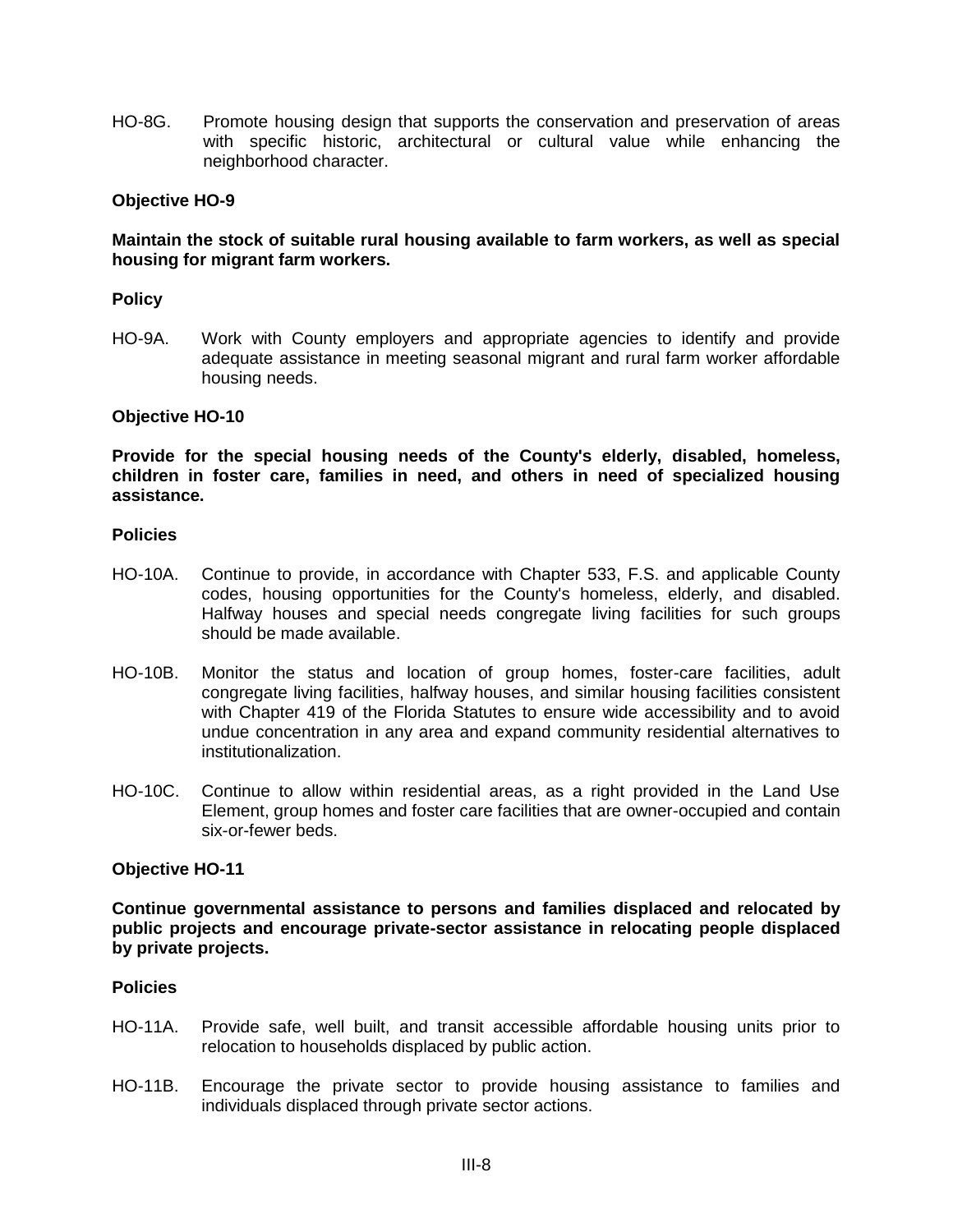HO-11C. Assure the availability of suitable emergency shelters, transitional housing, and relocation programs for very low, low- and moderate-income populations who have lost their housing, especially when displacement occurs due to redevelopment or natural disaster.

# **Monitoring Program**

This section of the Element outlines the substantive elements of Miami-Dade County's monitoring program pertinent to the objectives, policies, and parameters referenced in this Element.

# **Evaluation Assessment Review**

For the purpose of evaluating and assessing the implementation of the Housing Element, each objective will be reviewed as follows to monitor the degree to which it has been reached.

# **Goal I, Objective HO-1.**

Review anti-discrimination compliance and monitoring by the local agencies administering affordable housing programs.

# **Goal I, Objective HO-2.**

The most recent census data will be utilized to compare the distribution of the number of units by value and type, by census tract or other appropriate area to the figures in previous years.

#### **Goal I, Objective HO-3.**

The most recent census data will be utilized to calculate "cost burden" by area and compared to data for prior periods so that changes can be noted. Cost burden is defined as a household which is devoting more than 30 percent of its income to housing costs. In addition, indicate the number of units that, directly or indirectly, resulted from County funding geared to increasing the number of affordable housing units.

#### **Goal I, Objective HO-4.**

The measure of achievement for this objective will consist of listing and describing the various means employed to inform the public about the characteristics of affordable housing and the development of it.

#### **Goal II, Objective HO-5.**

The number of units rehabilitated through the various Miami-Dade County sponsored or approved programs will be reported for the review period.

#### **Goal II, Objective HO-6.**

Information and data compiled by the specific agencies providing affordable housing, either rehab or new, will be acquired and the distributional pattern analyzed with respect to employment centers, mass transit, and important facilities and services. The most recent and prior periods' census data and corresponding land use figures will be utilized.

#### **Goal II, Objective HO-7.**

Inventory of existing mobile home communities to include: number of mobile home units; permits to renovate, rehabilitate or replace existing mobile home units; code violations per mobile home community; and number of mobile home communities that have closed or are